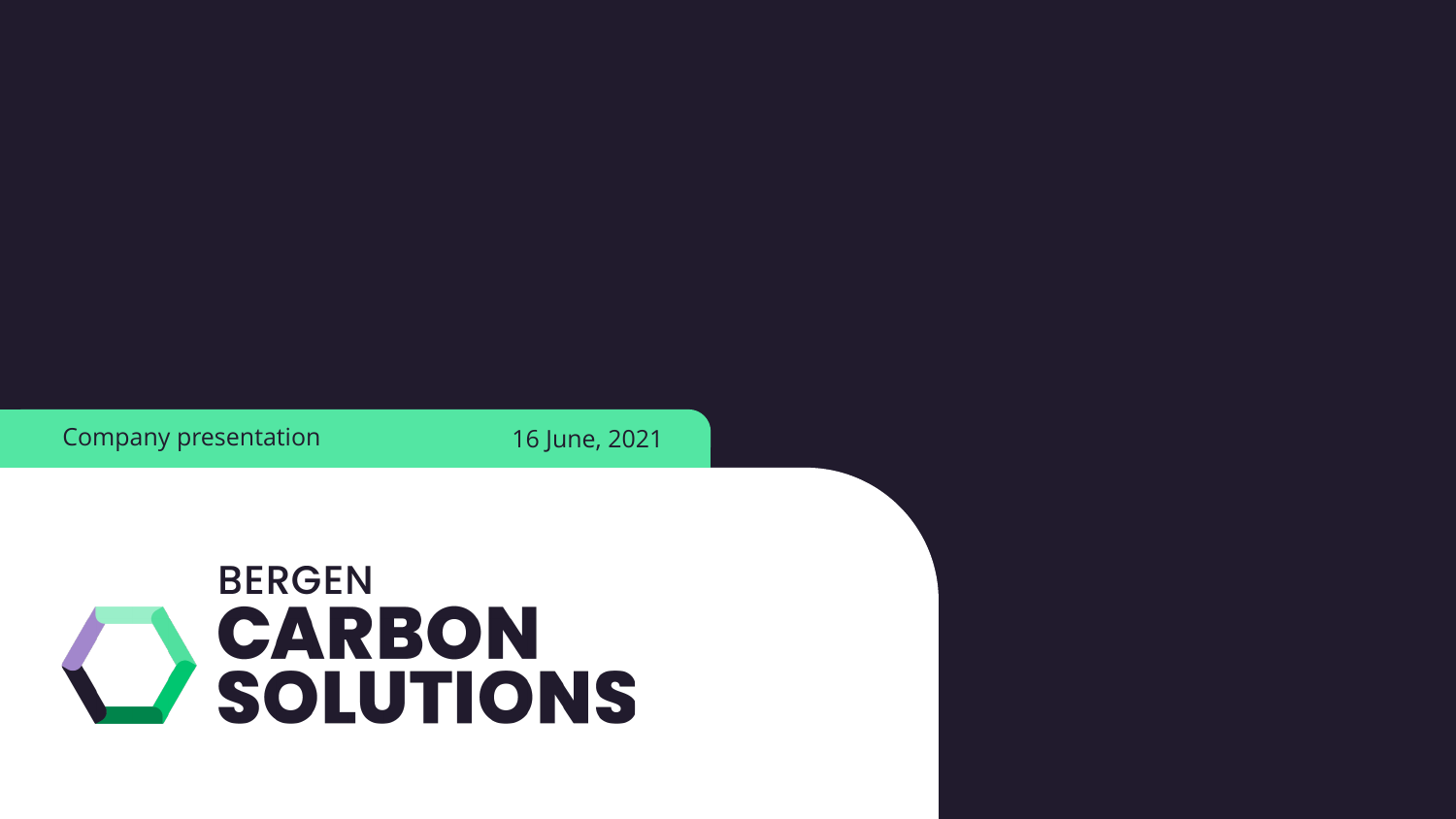WE USE CO<sup>2</sup> TO CREATE

## **Carbon Nanofiber**



**Lighter** than plastic

**Stronger** than steel

**Leads electricity**  better than copper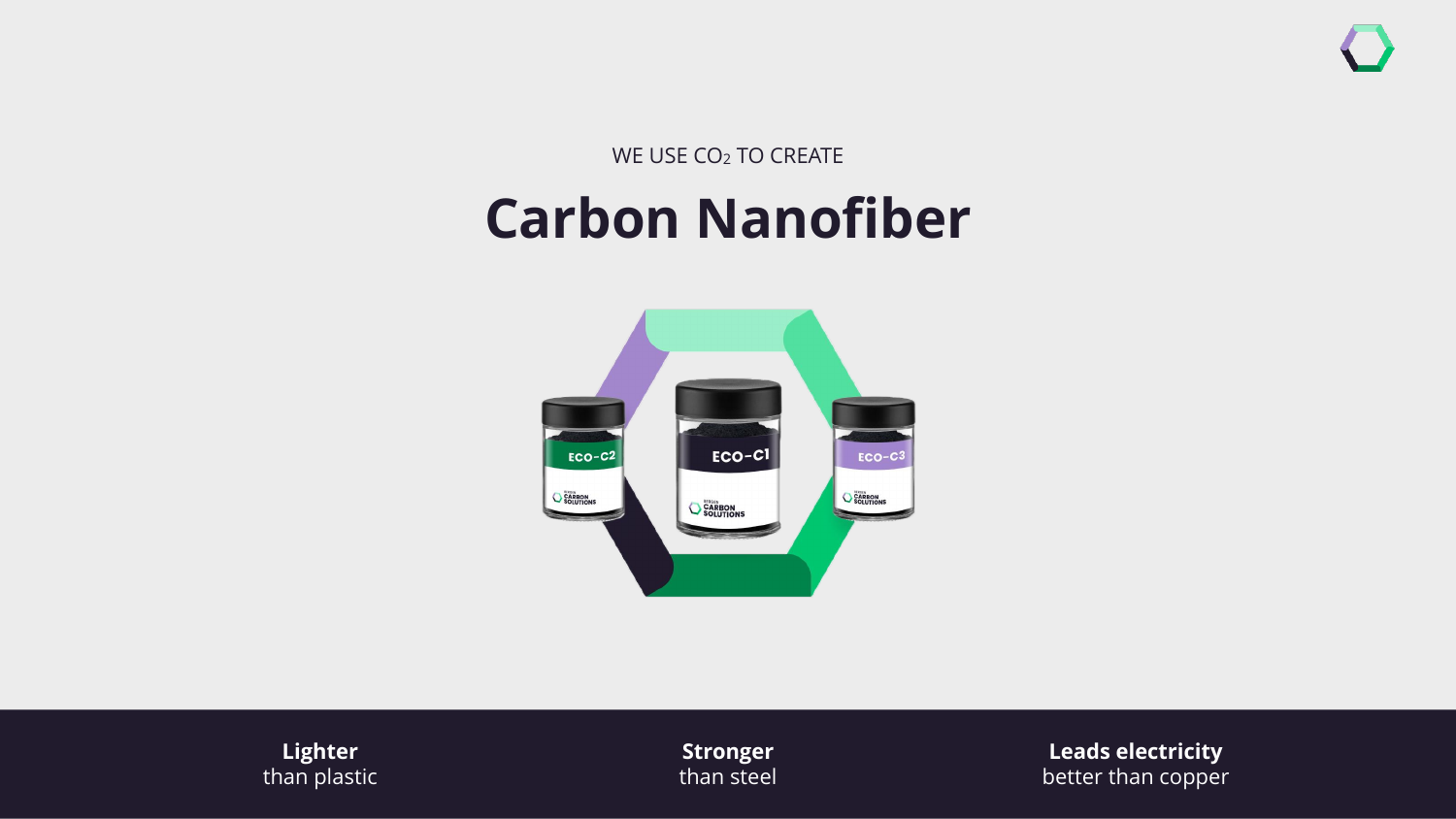## **A pioneer within CO<sup>2</sup> value creation**

Enabling sustainable …through **modular production**  value creation from **CO<sup>2</sup>**  $\blacktriangleright$ **units** with proven and **superior cost-efficient technology**… **utilization**…

…producing material with extreme high strength-to-weight ratio and **exceptional thermal and electrical conductivity**…

 $\blacktriangleright$ 

Carbon nanotubes

 $\blacktriangleright$ 

Carbon nanofiber

#### … with a **broad range of application** areas





Uses captured or pure CO<sub>2</sub> as main input in CNF production

A production module consisting of two 40ft containers is expected to produce 6.5 tonnes CNF a year out of 30 tonnes CO<sub>2</sub>

Market price for CNF range from NOK 5 000 to NOK 27 000 per kg, depending on quality





Aerospace & defence Electronics Automotive





Construction

Textiles

New applications are continuously being developed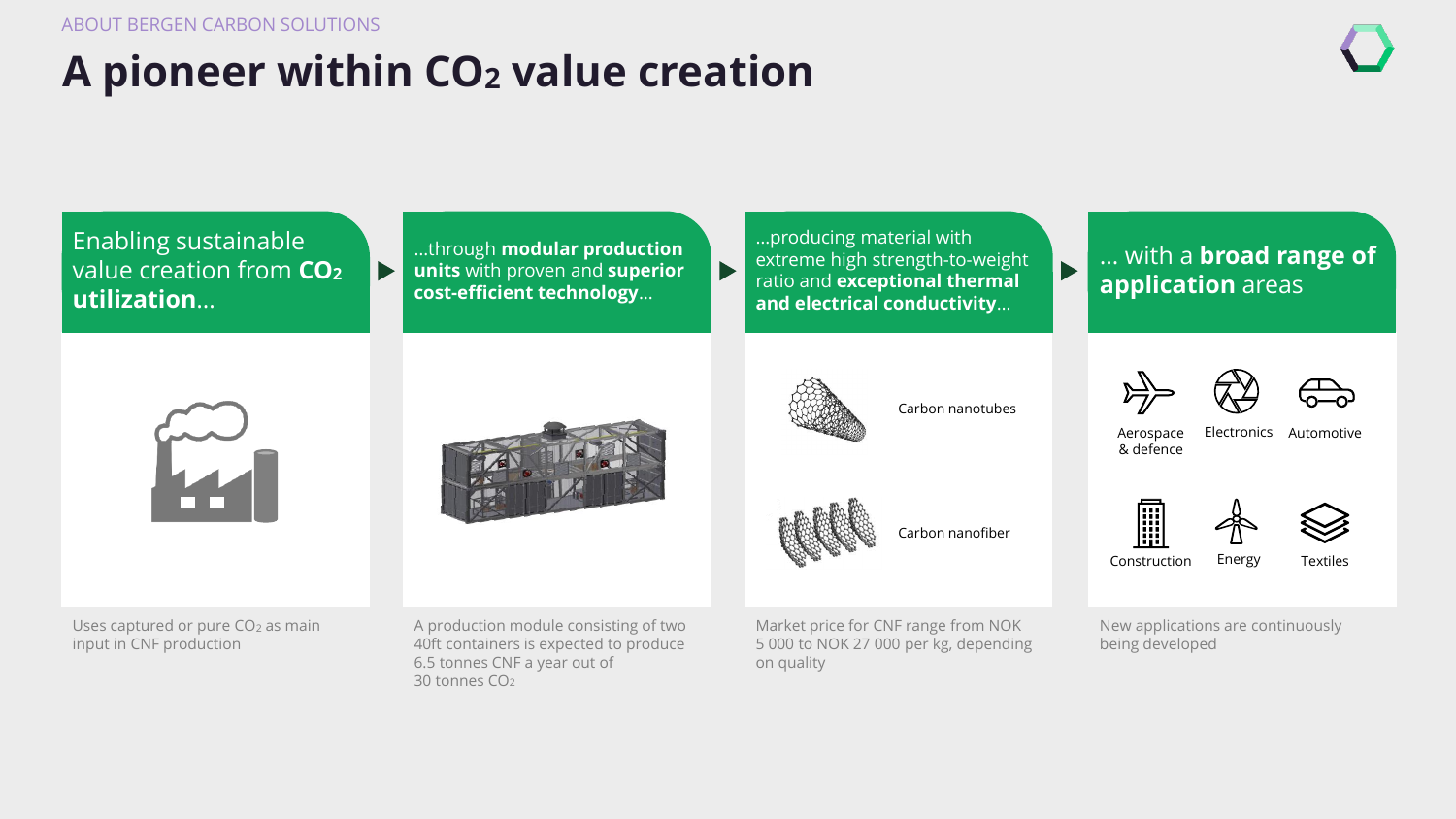ABOUT BERGEN CARBON SOLUTIONS

## **Bergen Carbon Solutions at a glance**



# **GREEN CARBON NANOFIBER TECHNOLOGY PROVIDER**

#### **KEY FACTS**



 $\overline{r}$ 

**him** 

Founded in 2016



- Competent team of engineers and PhDs
- ਲੋ Unique and patented technology
- Commercial production site secured ŹŠ



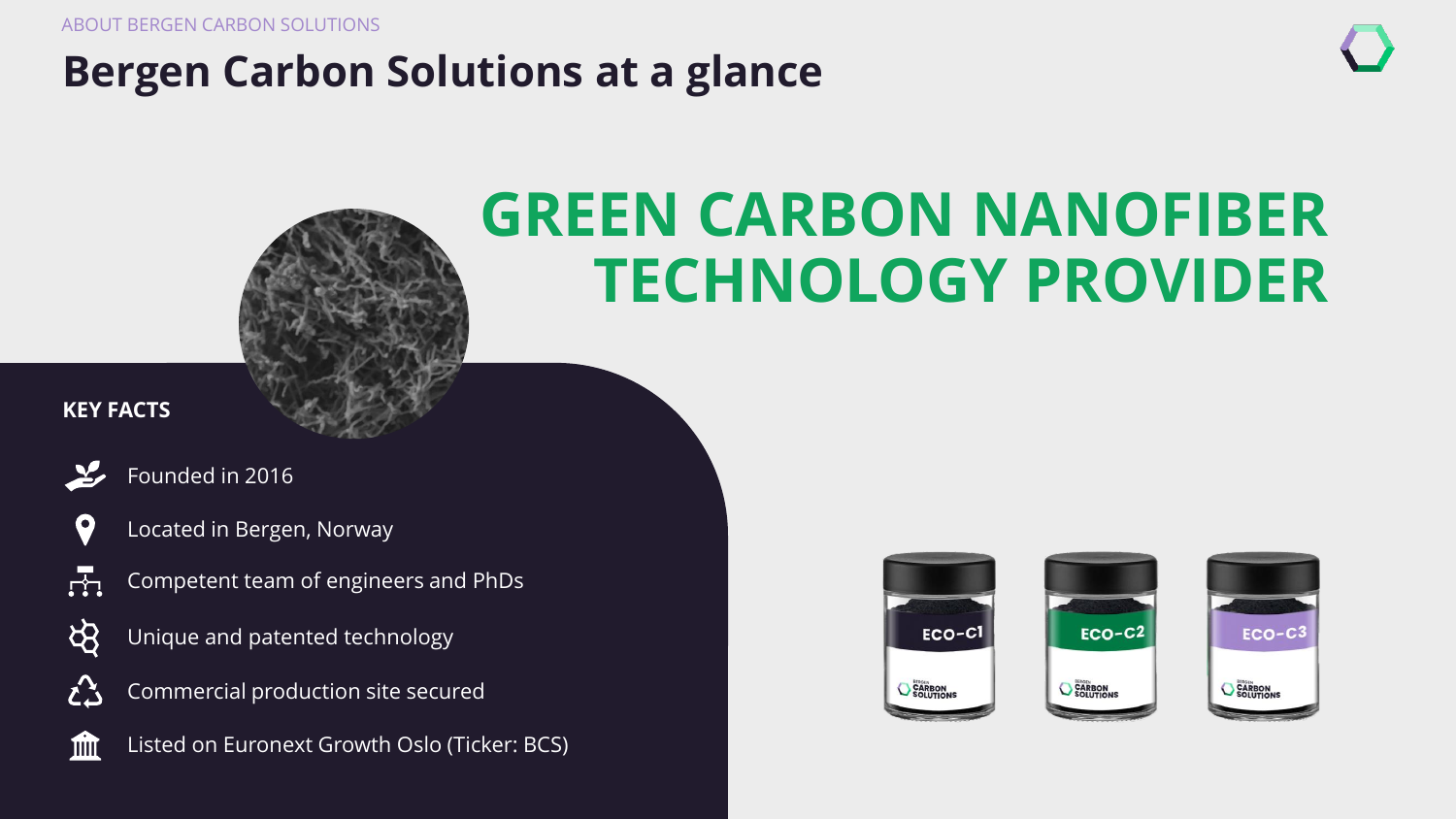## **Our technology uses significantly less energy than conventional methods**

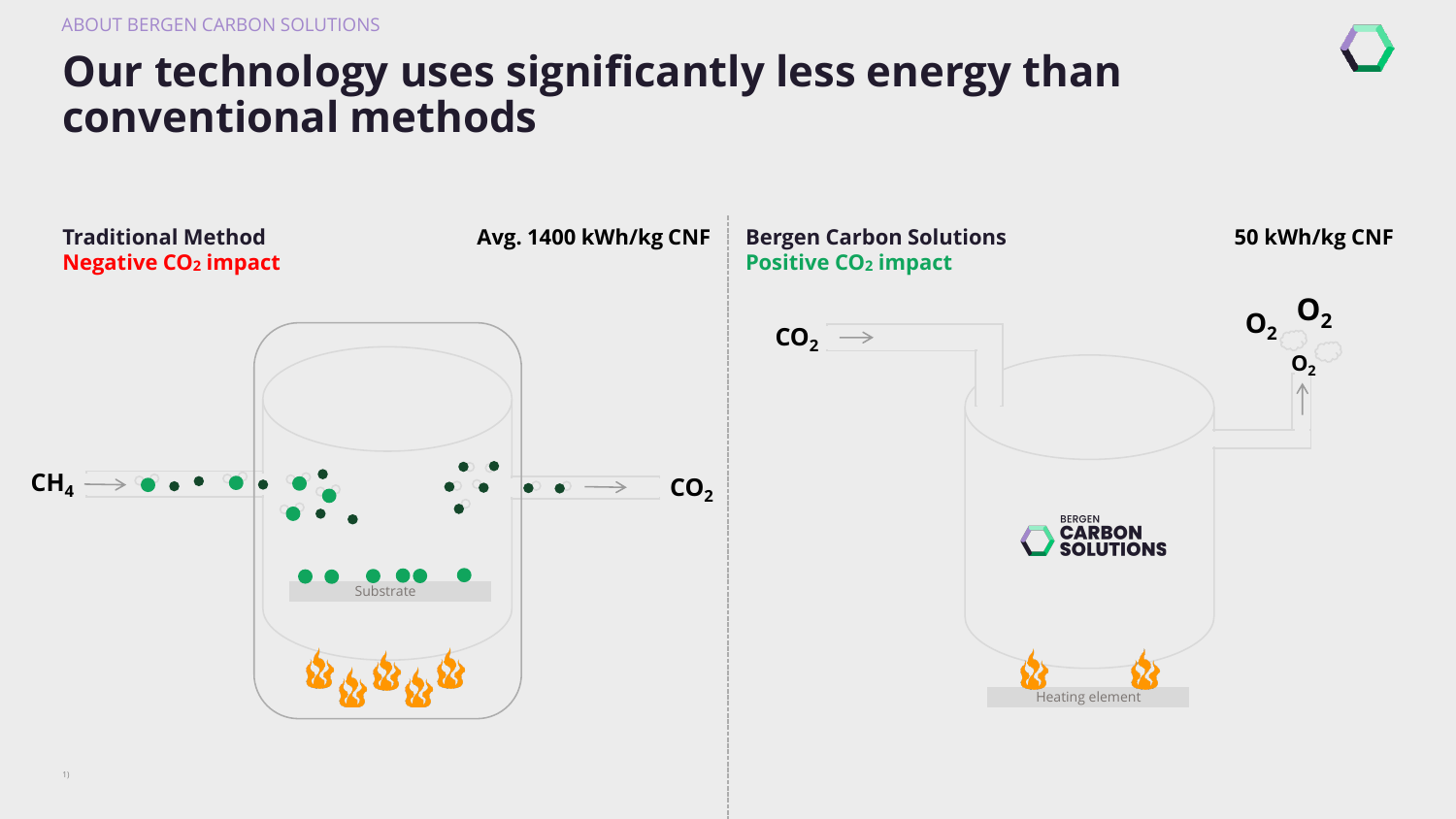## **Zero emission product enabling a low carbon footprint**

We've developed an **energy efficient**, **carbon negative** method to produce CNF out of CO2, using **renewable energy**, with O<sub>2</sub> as the only bi-product

Our product **ECO-C** is also known as **green carbon nanofiber**



Converting CO<sup>2</sup> into CNF will **positively contribute to UN's Sustainable Development Goals.**

Our environmental efforts will help our customers:

- Reduce their carbon footprint
- Market their products as carbon positive
- Apply for grants designed for environmental purposes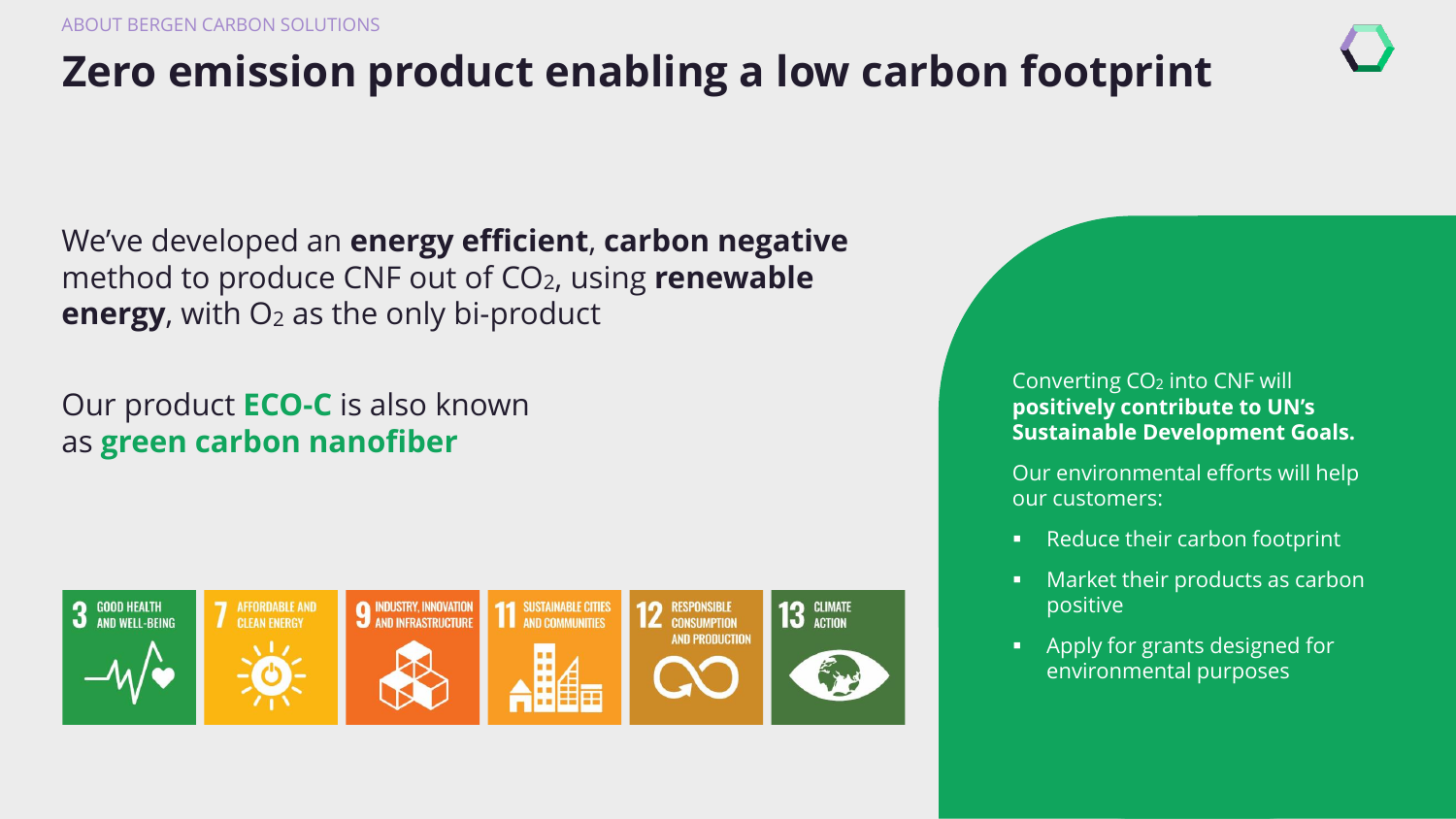## **One material, two products**

#### **OUR PRODUCT SEGMENTS**

#### Our technology can produce both **carbon nanofiber (CNF)** and **carbon nanotubes (CNT)**

**CNT** are smaller in diameter, tubular in form and more difficult to produce than CNF, and thus **have a higher product price**

Most of the **production volume in the pilot**  module has been **CNF**

Short-term GTM **focus is on CNF**, before expanding into CNT

#### **HOW THEY COMPARE<sup>1</sup>**



1: Source: PwC analysis, October 2020, 2: 2020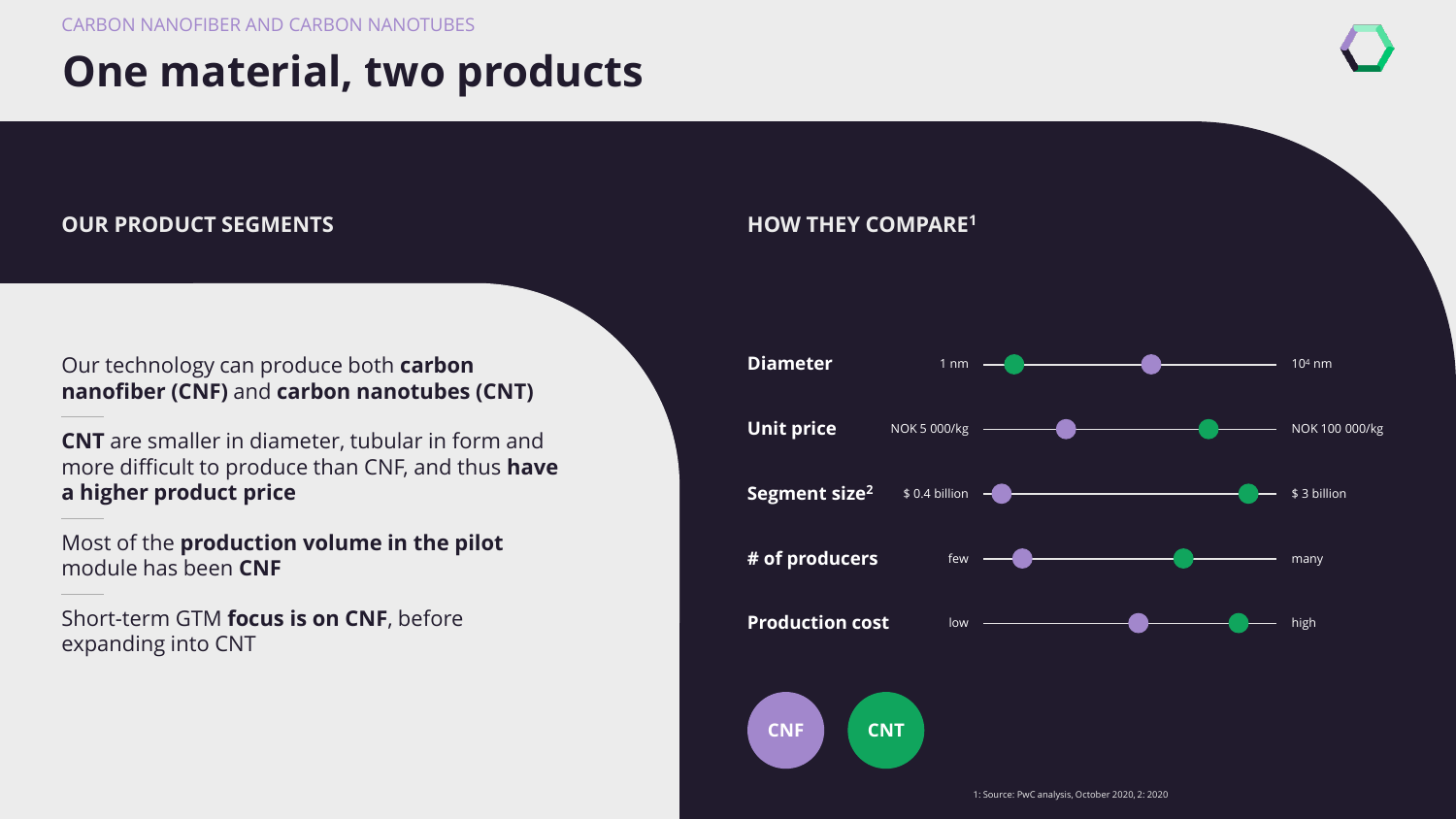## **Carbon nanofiber (CNF)**



Lighter than plastic, stronger than steel, with exceptional thermal and electrical conductivity, properties that **can be transferred when combined with other materials** 

**Estimated CAGR of 27% towards 2024**, covering a wide range of industrial and technological applications

Market price between **NOK 5 000 per kg** and **NOK 27 000 per kg** depending on quality

Our products cover the whole range of qualities, meeting different customer needs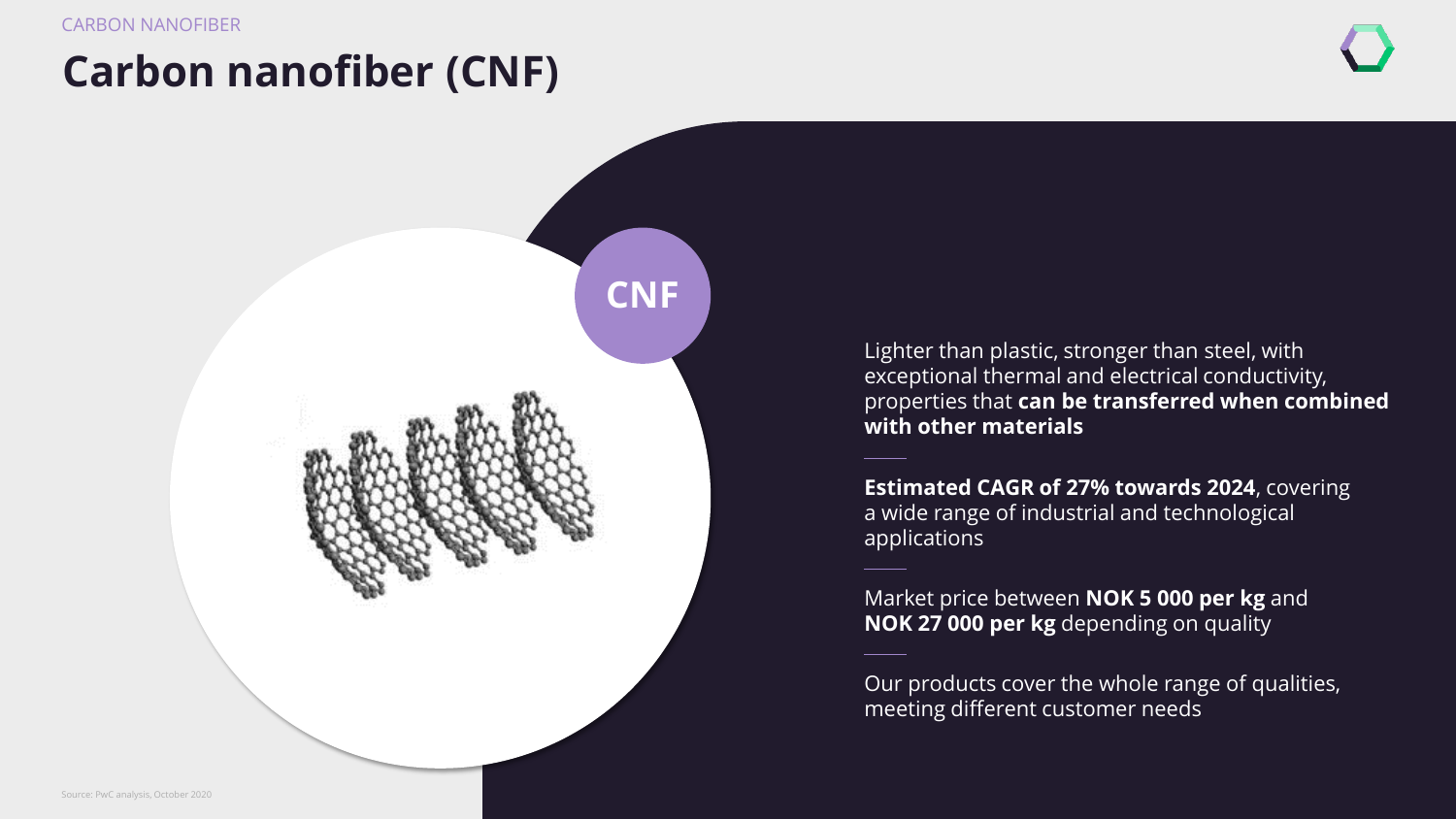## **Carbon nanotubes (CNT)**

![](_page_8_Picture_3.jpeg)

Lighter than plastic, stronger than steel, and **conducts electricity even more efficiently than CNF**

Global CNT market **almost 7x CNF market** with an estimated **CAGR of 24% towards 2024**

Wide range of applications, ranging from batteries to semiconductors, automobile parts, aircraft fuselages etc.

Market price between **NOK 18 000 per kg**  and NOK **210 000 per kg**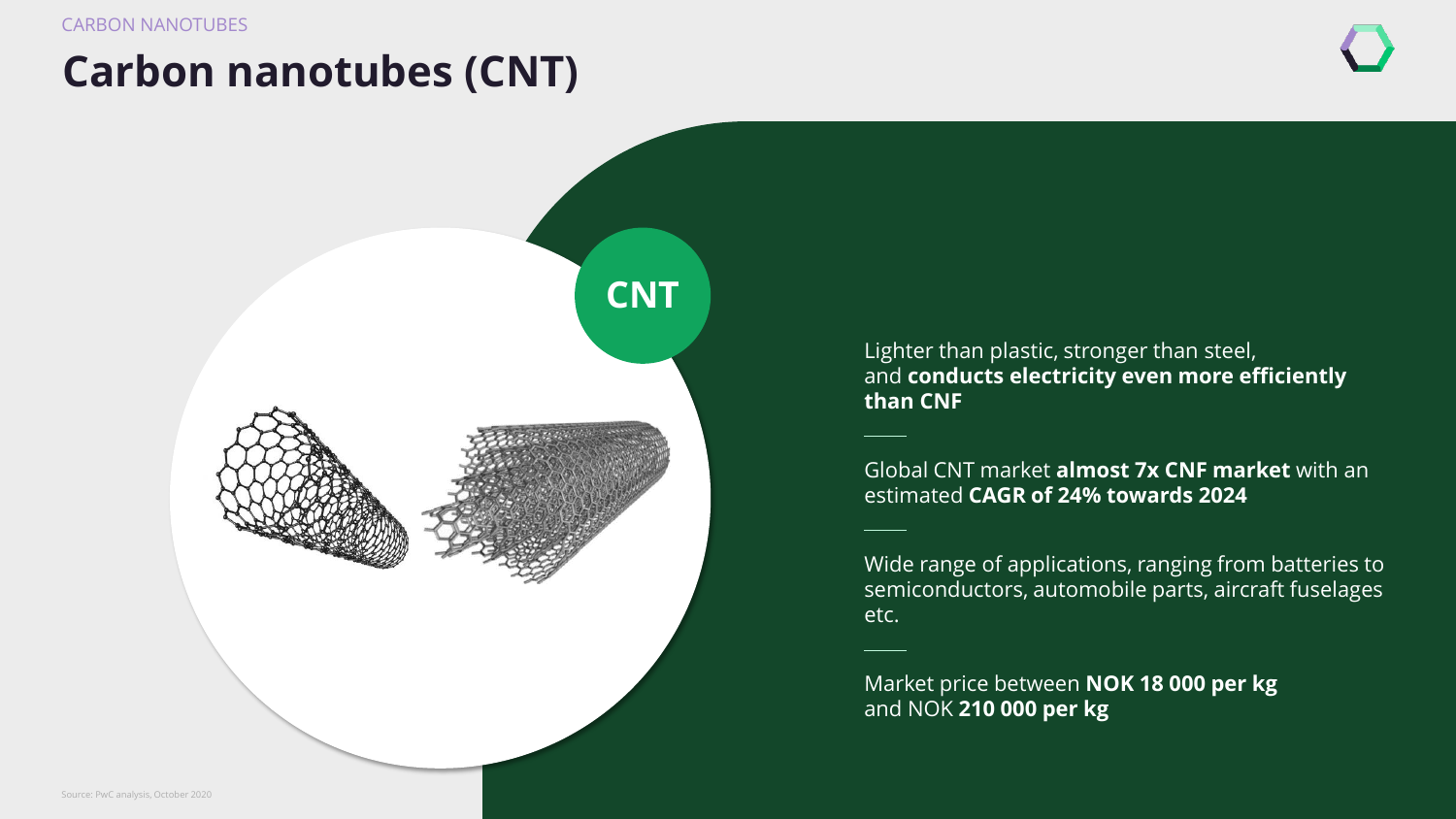## **Total market in 2024 estimated to be NOK 70 billion (USD 8 bn)**

![](_page_9_Figure_2.jpeg)

![](_page_9_Figure_3.jpeg)

CNT CNF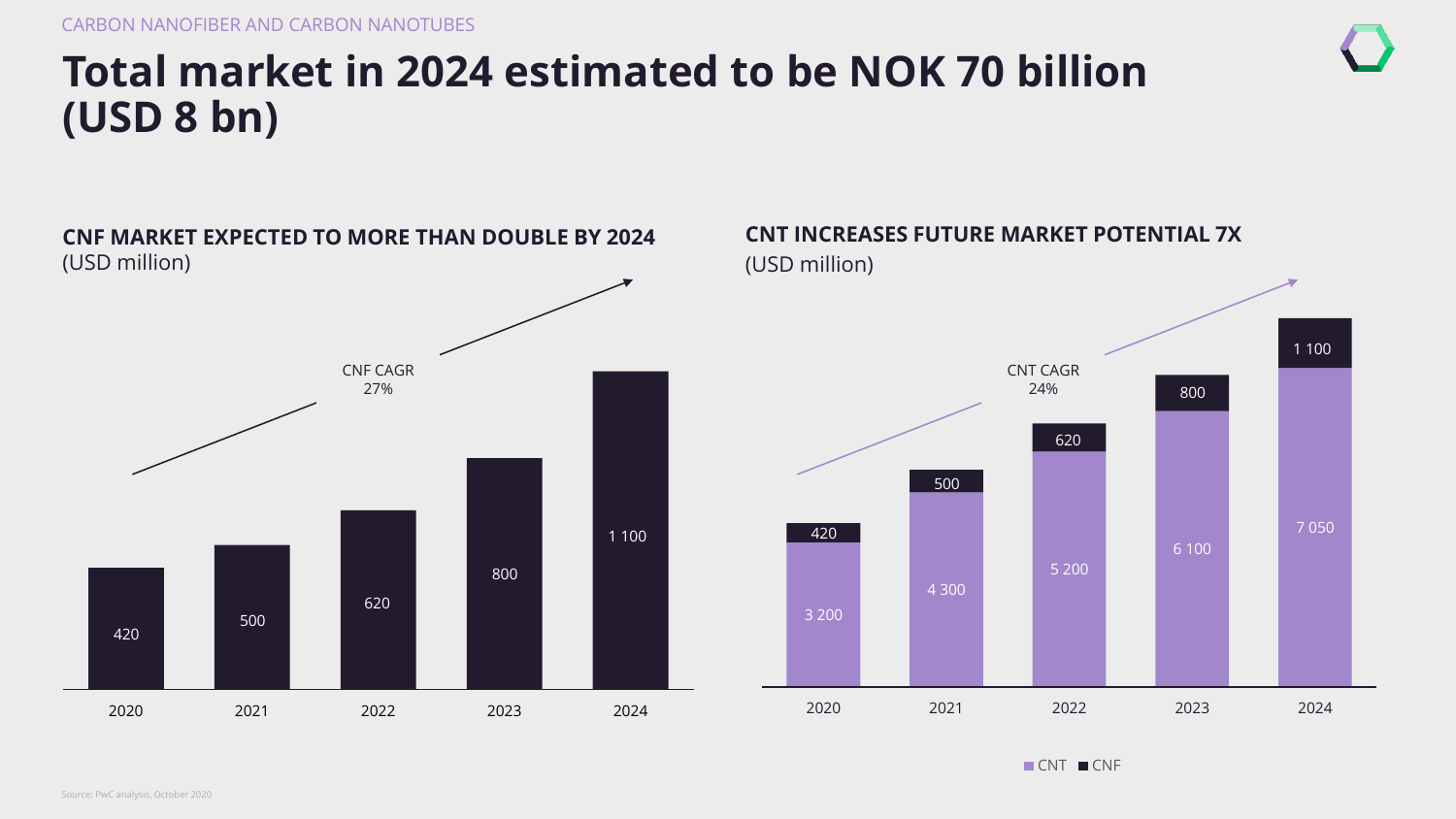## **Industrial scale roll-out**

|                                     | Test center                                          | <b>BIR Rådalen</b>                                                                                          | <b>Technology Centre</b><br>Mongstad                                                                                     | Alcoa Mosjøen                                         |
|-------------------------------------|------------------------------------------------------|-------------------------------------------------------------------------------------------------------------|--------------------------------------------------------------------------------------------------------------------------|-------------------------------------------------------|
| <b>Description</b>                  | Located in Bergen at Flesland<br>Production facility | BIR is the regional waste management<br>company in the Bergen area, with an<br>WtE plant located in Rådalen | One of the world's largest and most<br>flexible plants for testing and<br>improving CO <sub>2</sub> capture technologies | Among the largest aluminum smelter<br>sites in Europe |
| Site CO <sub>2</sub> emissions/year |                                                      | $~1$ 200 000 tonnes                                                                                         | $~100$ 000 tonnes                                                                                                        | ~400 000 tonnes                                       |
| <b>CNF potential with BCS</b>       |                                                      | $~1000$ tonnes                                                                                              | $~20000$ tonnes                                                                                                          | $~1000$ tonnes                                        |
| <b>Planned BCS production</b>       |                                                      |                                                                                                             |                                                                                                                          |                                                       |
| <b>Feedstock</b>                    | Clean CO <sub>2</sub>                                | CO <sub>2</sub> from flue gas                                                                               | Captured CO <sub>2</sub>                                                                                                 | Clean CO <sub>2</sub> with low impurities             |
| # BCS modules                       | 1 module                                             | 1 module                                                                                                    | $1 - 5$ modules                                                                                                          | $1 - 5$ modules                                       |
| <b>Exp. CNF volume</b>              | 3.25 tonnes                                          | 3.25 tonnes                                                                                                 | $6.5 - 32.5$ tonnes                                                                                                      | $6.5 - 32.5$ tonnes                                   |
| <b>Status</b>                       | Prod. start exp. Q1 2022                             | Prod. start exp. Q1 2022                                                                                    | Prod. start exp. Q1 2022*                                                                                                | Prod. start exp. Q2 2022                              |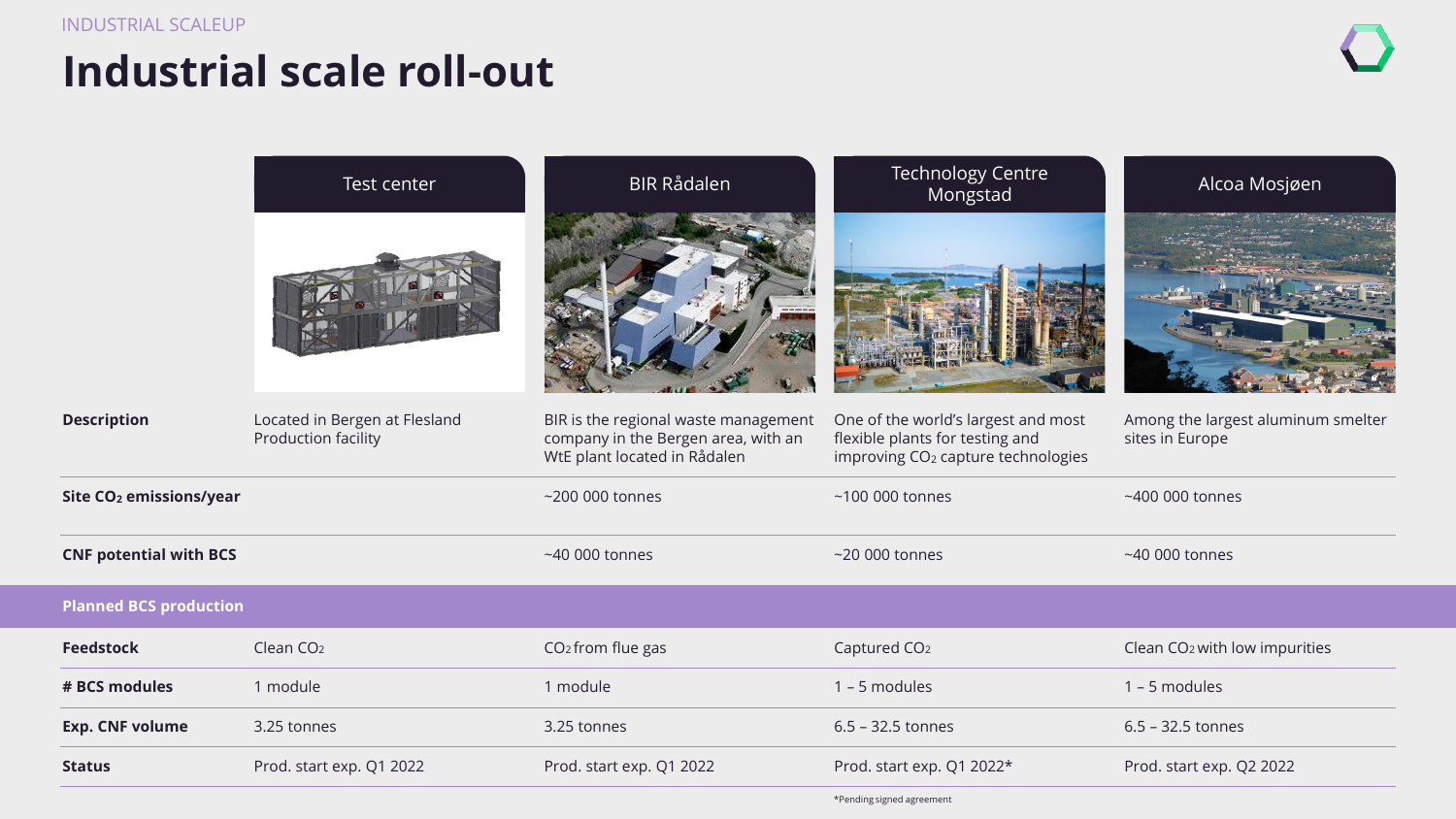#### MARKET

## **Market potential and product segments**

![](_page_11_Figure_3.jpeg)

400+ potential customers – offtake agreements actively discussed with several companies

![](_page_11_Picture_5.jpeg)

>250 tonnes CNF est. offtake from key customers in 2021/22

![](_page_11_Picture_7.jpeg)

9

Interest from potential customers in >30 countries

![](_page_11_Picture_9.jpeg)

![](_page_11_Figure_10.jpeg)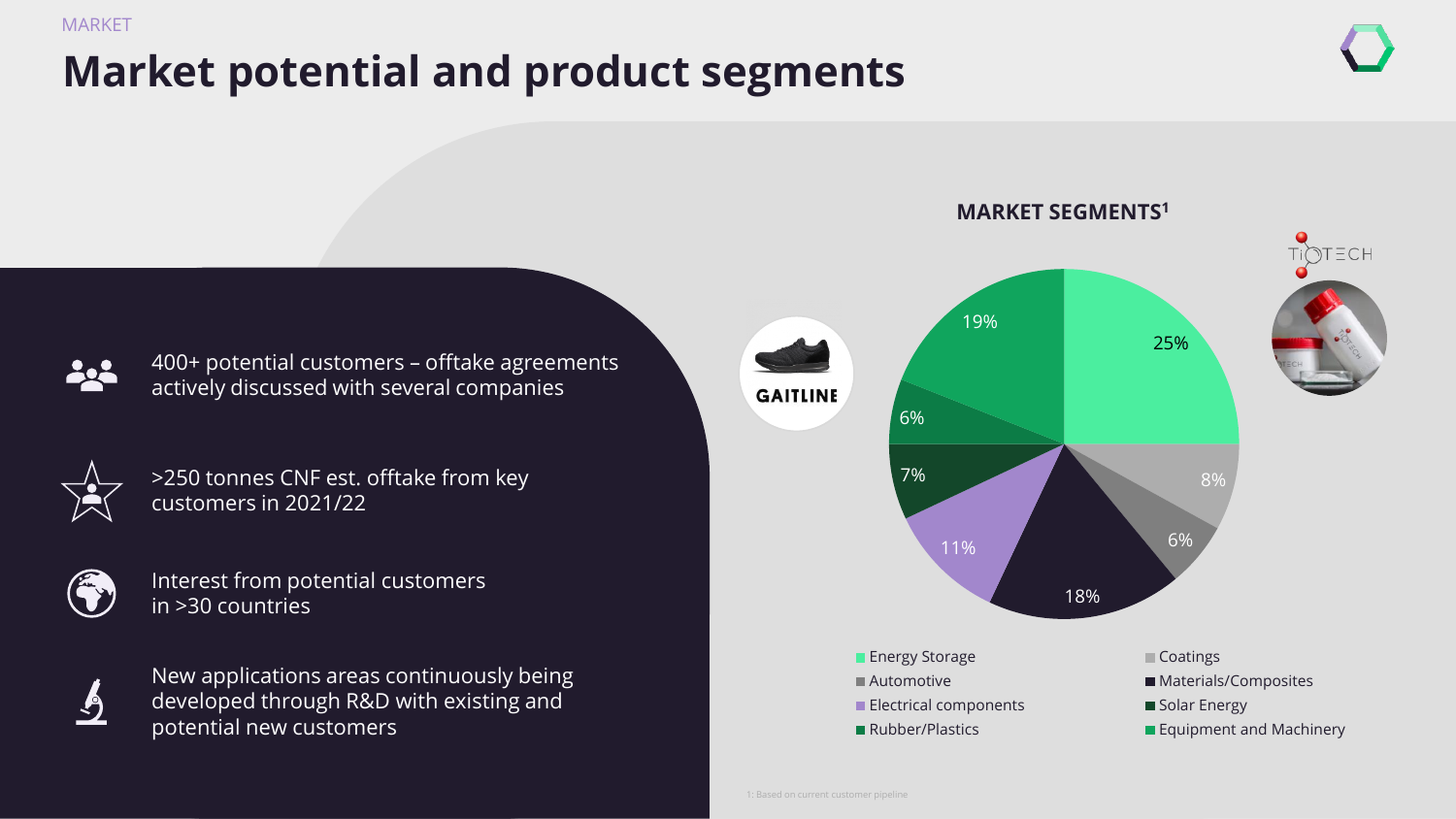![](_page_12_Picture_0.jpeg)

### **CNF Arena**

![](_page_12_Picture_2.jpeg)

# **CNF Arena**

Et fremtidsrettet industrieventyr i verdensklasse

CNF brukes i dag blant annet som additiv innen rom- og luftfart, bil- og batteriproduksjon, konstruksjon og i elektronikk. Mulighetene er mange, og det utvikles stadig nye bruksområder.

Presentasjon kl 14:20, ved MON